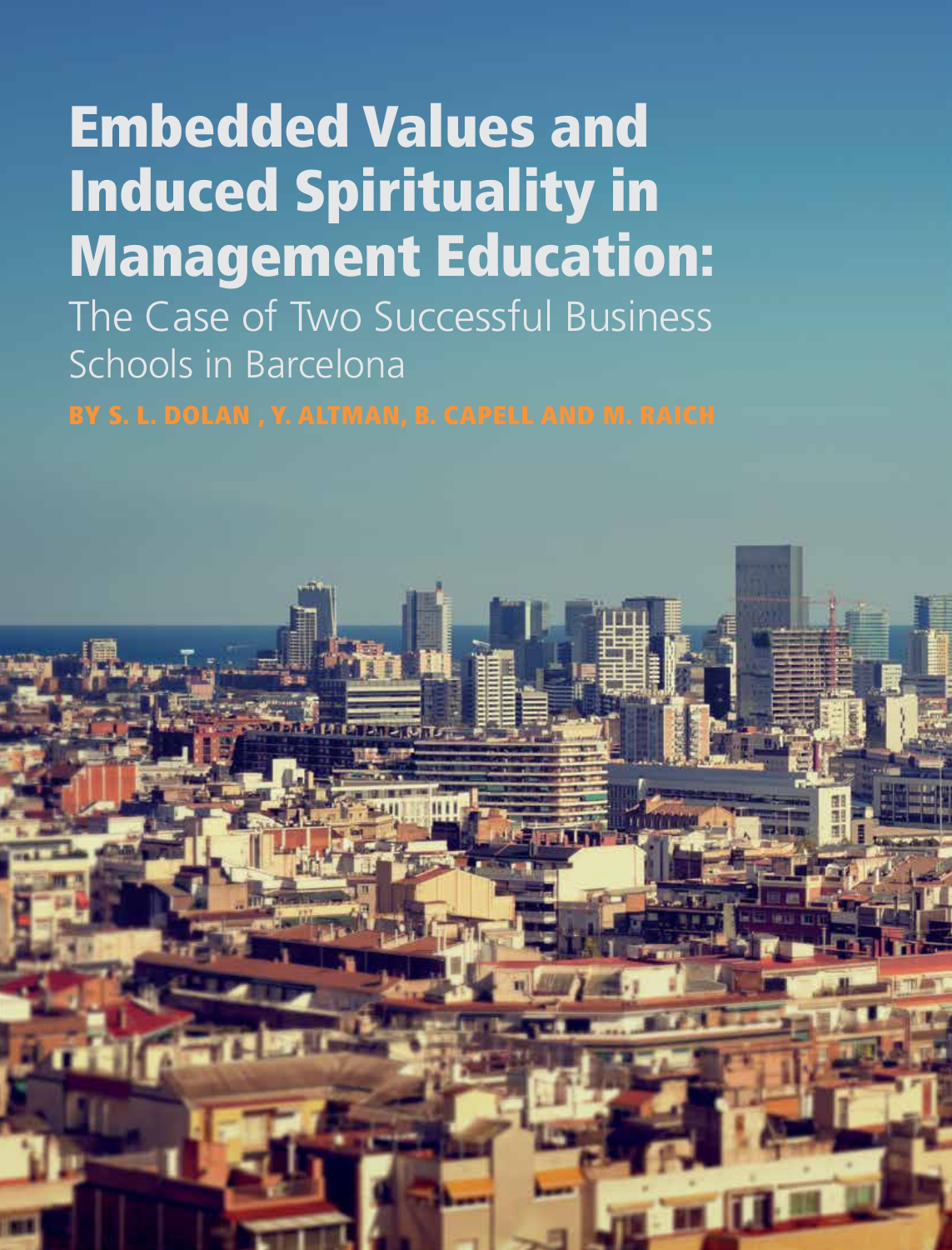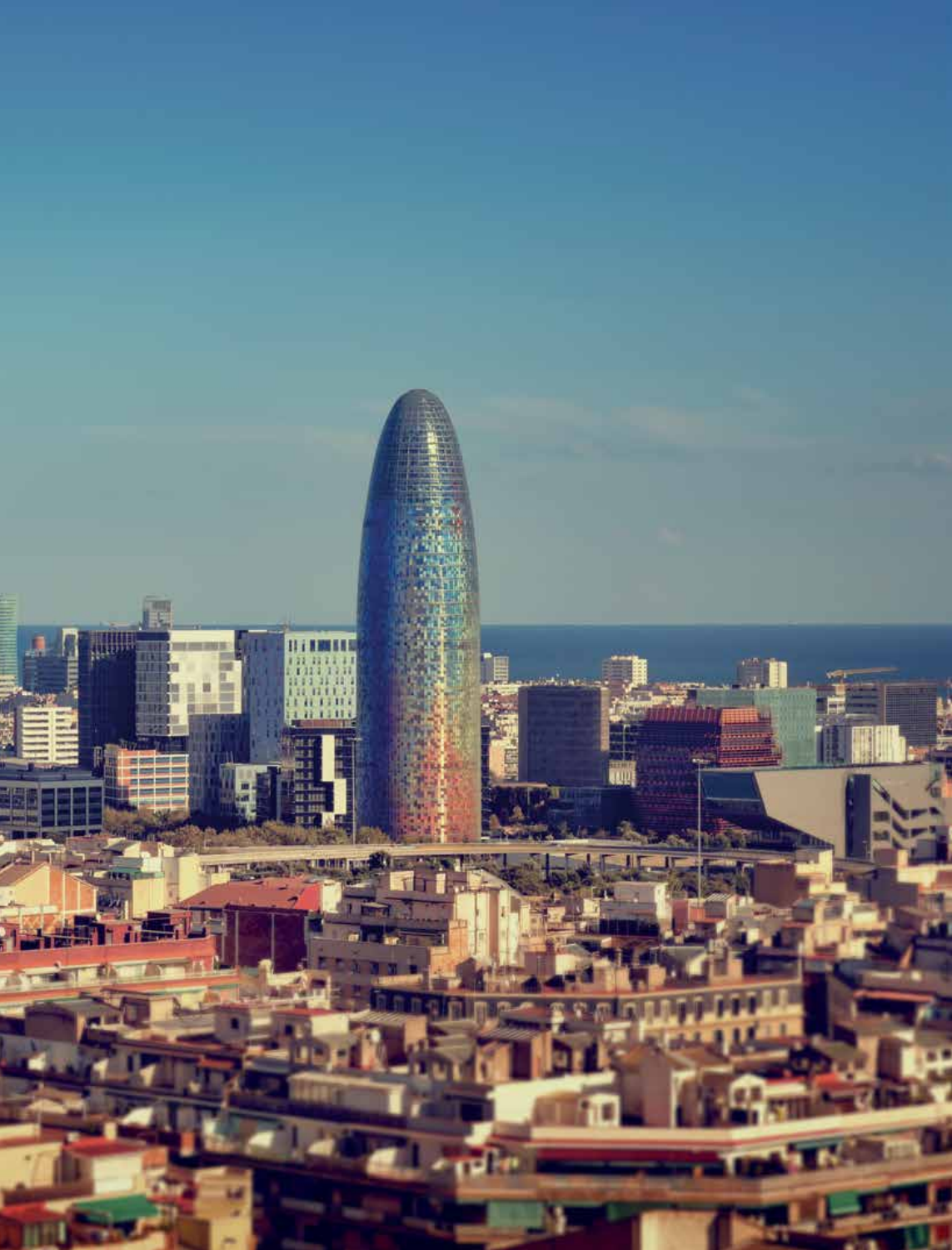**Below, Simon L. Dolan, Yochanan Altman, Ben Capell and Mario Raich examine two successful business schools in Barcelona, and argue that successful business schools combine enshrined founding values with external facilitators that the Barcelona Ecosystem produces.** 

*"The world stands on the threshold of global change. Ecological, political, economic and other crises are intensifying. Wars are waged, resources wasted senselessly, and the planet is being polluted. Society is experiencing a crisis of goals and values… Human civilization essentially faces this choice: slide into the abyss of global degradation, or realize a new model of development, a model capable of changing human consciousness and giving new meaning to life."* 

Open Letter to the UN Secretary-General signed by GF2045 president Dmitry Itskov and 22 of the world's leading scientists, technologists, entrepreneurs, spiritual leaders, futurists and philosophers who gathered at Lincoln Center in New York, June 15-16, 2013

*"Biological evolution has been summed up in the phrase of 'survival of the fittest,' but with overpopulation and overconsumption of resources, the future belongs to 'survival of the wisest'; ……. there can be no social or world transformation unless there is your own inner transformation."* 

Deepak Chopra Co-author, *Brotherhood: Dharma, Destiny, and The American Dream,* New Harvest, May 2013

# The growing need for spiritual empowerment in general and in management education in particular

A range of professionals, from cultural geographers to branding experts, currently engage in configuring what, as well as why and how, a city becomes known and gets crowned as a "world city" or "global city". Sassia Sasken, a leading sociologist of globalisation, writes "Global cities around the world are the terrain where a multiplicity of globalisation processes assume concrete, localised forms… a strategic site for a whole range of new types of operations - political, economic, cultural, subjective".1 Branding agencies attempt to map world cities through a host of objective and subjective numericals to account for the sum total that makes a situ world class. These include assets: weather, transport, economic activity, cultural activity, history, landmarks; and buzz: food and shopping experience, media recognition, affordability and subjective perception. The "usual suspects" include New York, London, Paris and Tokyo, and rather unexpectedly, Barcelona, ranked third in Europe<sup>2</sup> and sixth overall in the world.<sup>3</sup> Barcelona stands out, since compared to its competitors it is relatively small (in landmass and population) and is not a capital city (a point the Catalan separatists may take issue with, though).



In parallel, we address in this paper the following issue: what makes a business school a "world business school", or, what are the ingredients of making a world-class business school? We posed this question to our colleagues, business and management academics from all over the world.4 We asked: what are the reasons that inhibit a business school to perform at its best, say in the flagship MBA program. The replies we got revolved around three core elements: Fear of change, that fundamental and entirely understandable universal malaise which affects us all; lack of drive or success in the application of sustainable values, and last but not least, the mother (and more often, father) of all ills - poor management. Poor management is inherently linked to fear of change. If you cannot trust your leadership that they know what they are doing, what reason will you have in accepting change? But we draw your attention to the second element: the inability or unwillingness to incorporate sustainable values in the management of an institution and in its products and services. That, we argue, is the key that unlocks and holds the future of management education in the 21st century.

In a series of recent books and papers Raich & Dolan (2008),<sup>5</sup> Eisler, Dolan and Raich (2013)<sup>6</sup> and Raich, Eisler and Dolan (2014)<sup>7</sup> maintain that spiritual empowerment of business leaders holds the key to the future of society/humanity. The word "spiritual" may be derived from and connected to religious movements and practices but need not be so. Dorr (2004)<sup>8</sup> distinguishes between spirituality "as a religious tradition" and spirituality "as a set of personal attitudes and commitments". In this line, spirituality may also be, and is for us, the awakening of "consciousness" that all humans have been gifted with. Here we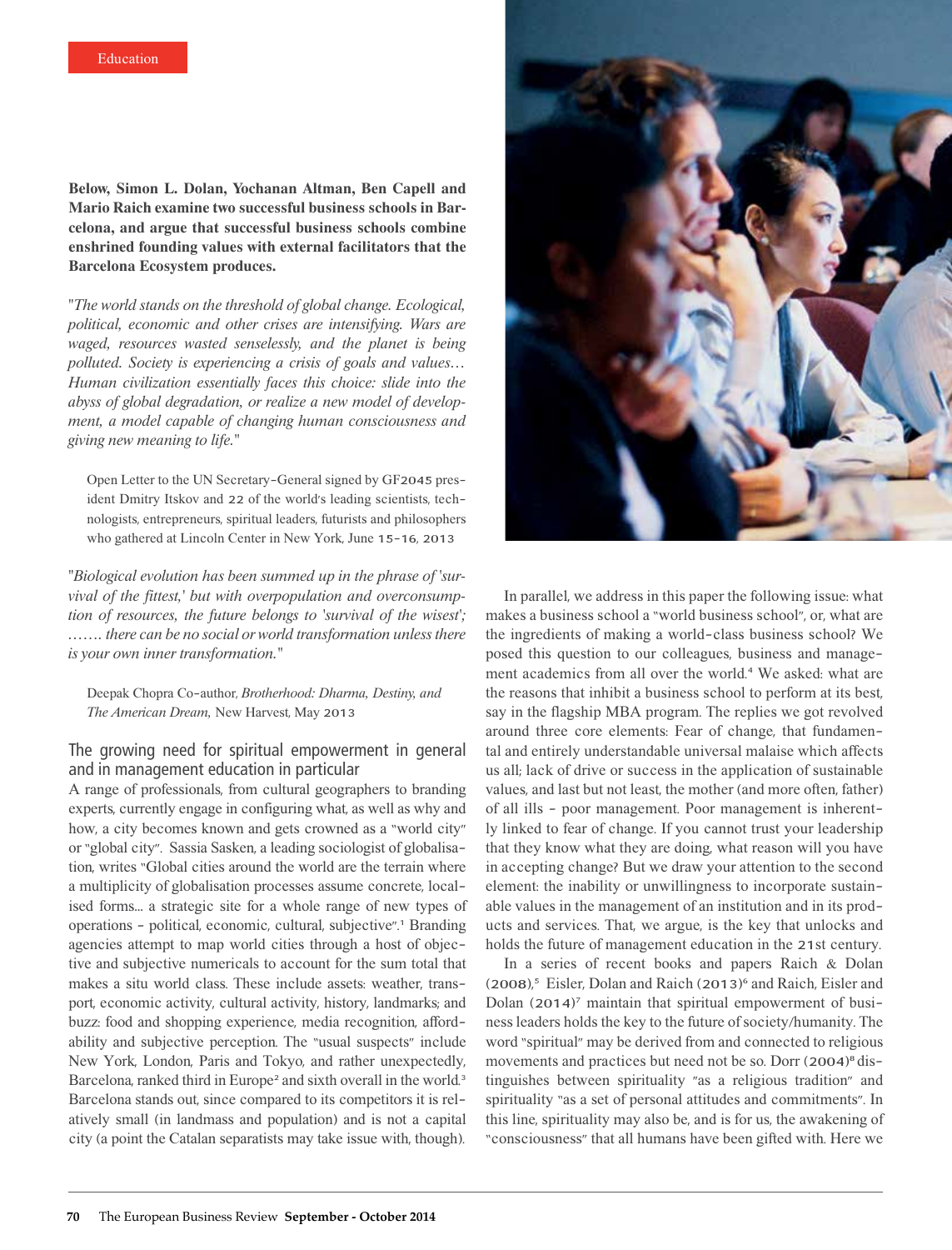

talk about the consciousness to recognise the "truth" about ourselves, about relationships that we have with the people around us, as well as relationships with non-humans (animals, plants) and nature in general. Such awareness is empowering because it is the beginning of taking care of our own "self" as well as understanding the world in a better way. But normally this consciousness needs to be "awakened" amongst managers (and managers to be) and that is not a self-evident task. By and large, until now, business schools have been established and run without giving due regard to the very valuable aspect of "spirituality". The paradigm that dominates management education and business leaders today leads to a quasi-exclusive focus on "materialistic" needs (money, status, power, domination,)<sup>9</sup> while paying little or no attention to the needs of the "soul". As a result, our minds are conditioned (by the current economic and educational system, traditional parenting, as well as religious preaching) to think in a way that instead of getting us in touch with "ourself", the system does a good job of taking us further away from our "self".

We argue, herein, that this has got to be changed. The task is not easy, hence empowering managers spiritually requires content and methodology. Obviously, and ideally, the process must begin at an early age. Kids and young adults need to be exposed to issues such as the meaning of life and the core values connected with them. Young people should be encouraged to reflect, debate and explore what is important to making a good life for themselves and others - an approach to education and life that has already been advocated in antiquity by Aristotle and materialised in the 20th century, among others, by Rudolf Steiner and his school system<sup>10</sup> and recently by Dolan and colleagues attempt to teaching children values using games.<sup>11,12</sup>

Here we answer the questions we posed by elaborating on the way two distinct business schools in Barcelona operate, and show how the values of their founders were embedded throughout the years with the wider Barcelona arts, sports and innovation ecosystem, to develop and maintain a form of spirituality that may explain their sustainable success.

# Barcelona Leading Business Schools: A matter of empowered spirituality

Barcelona is the second city in Europe and fifth worldwide in the number of Master of Business Administration (MBA) students. No doubt that quality of life, safety, climate, culture and infrastructure are some of the factors that attract international graduates. However, that attraction is made stronger by the reputation of its business schools, ranked systematically among the best in the world. What are they teaching in these business schools that is distinct from others? Actually, examining the content of programs, you will find marginal differences from other business school curricula. The methodology of teaching is also not much different. What is different, are their values and messages delivered explicitly or implicitly to the students attending these schools.

**Case 1: ESADE:** ESADE, ranked amongst the top global business schools aims to educate future generation of managers for: (a) the comprehensive training of professionally competent and socially responsible people (b) knowledge creation relevant to the improvement of organisations and society, and (c) contribution to the social debate regarding the building of free, prosperous and just societies. ESADE developed its mission based on the Jesuit Christian tradition of belief as well as educational tradition, within a framework of intercultural dialogue.<sup>13</sup>

Its vision is to be a globally recognised academic institution that inspires and

Educational institutions have the resources, the power and the opportunity to effect a positive change in society.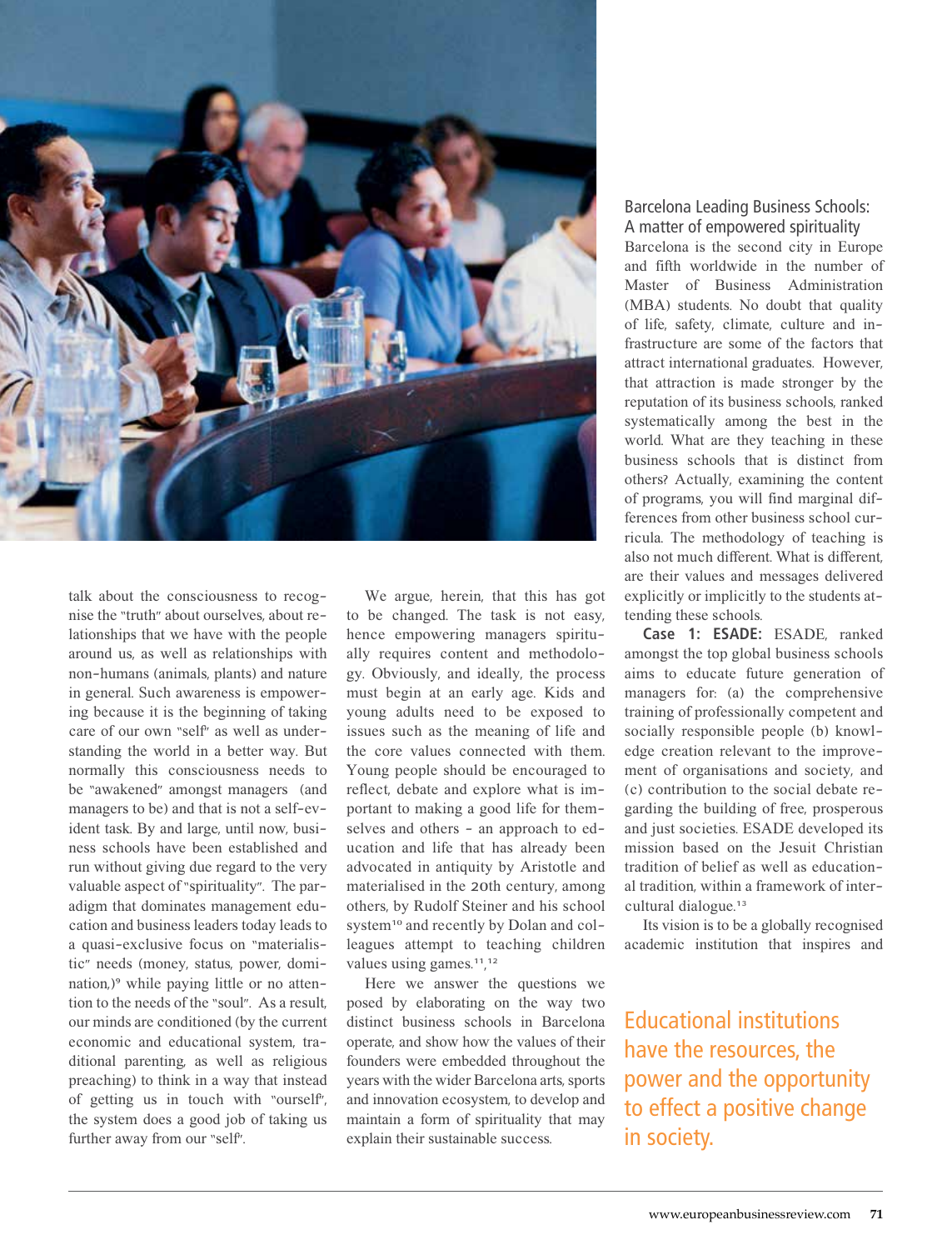prepares individuals and organisations to develop innovative and socially responsible leadership to build a better future.

**Case 2: IESE:** IESE, ranked amongst the top global business schools, is committed to the development of leaders who aspire to have a deep, positive and lasting impact on people, firms and society; to inspiring leaders to work with a spirit of service and integrity, basing their actions on the highest standards of professionalism and accountability; and to educating leaders to whom we can confidently entrust the future of business and society. IESE is an initiative of Opus Dei, a Personal Prelature of the Roman Catholic Church, which is both orthodox and conservative.14

The argument throughout this paper is that both business schools were founded by religious orders that incorporated some universal values in their mission and vision. To materialise these spiritual values certain environmental conditions were necessary, i.e. a need to operate within an ecosystem that breeds innovation and creativity and enveloped in a climate of spirituality.

# Many MBA programs are rethinking management education and curricula to engender a more holistic approach to teaching management.

# The Conceptual Model

Figure 1 represents the proposed systemic framework for the paper. It is argued that three components, working in tandem, can explain in part the phenomenon of success of the two business schools. The three elements interact simultaneously and across time to produce standards of excellence in the business schools studied.

The first component is the **Eco system.** It is argued that the Eco-System of Barcelona is breeding a mixture of creativity and innovation. One can see and sense it everywhere: in the vibrant economy (leaders in creative technologies such as BIO-TEC and

pharmaceutical), in the arts (Picasso, Dali, Miro), in the built architecture and urban landscape (Gaudi), the Catalan cuisine (El Bulli, El Cellier) in the sports (Barca football club). The second component is the foundational culture of these two business schools infused by the **values of the founders**. And third: last but not least, the two schools, albeit with different strategic foci, are reputed to be well managed, enshrining a culture of empowerment amongst their staff.

#### Freedom for Management Education

Educational institutions have the resources, the power and the opportunity to effect a positive change in society. Regrettably, they are merely akin to a factory that mass produces graduates year in, year out, brainwashed with management tools and a spirit of pragmatism that has little to do, either with one's "self", or timeless universal values. If the schools and colleges were to fully exploit their potential and power, we can affect many positive changes that by their very nature are contagious and capable of setting a chain reaction of many more positive changes in the society (Raich & Dolan, 2008<sup>5</sup>; Raich, Eisler & Dolan, 20147).

Evidently, people may say that what we are proposing is utopian. That may be so, but it is not impossible to achieve. We have seen how the great leaders of some freedom movements - Gandhi in India, Mandela in south Africa, King jr. in the USA, among others - deployed educational systems to mobilise their people (and in particular, the youth), inspired by universal values and the traditions of their respective societies, to engineer major social and political changes. Perhaps a new movement within the field of management education along similar lines, is what is called for - a freedom movement indeed - the only difference being that its focus should be managers and trainee managers who have to be freed from the enemies within - contempt,

#### **Figure 1**

Barcelona creative Eco-system, spiritual values of the founders, and sound management as facilitators of excellence of ESADE & IESE MBA programs



The wheel of excellence powered by the combined interaction of the three base wheels